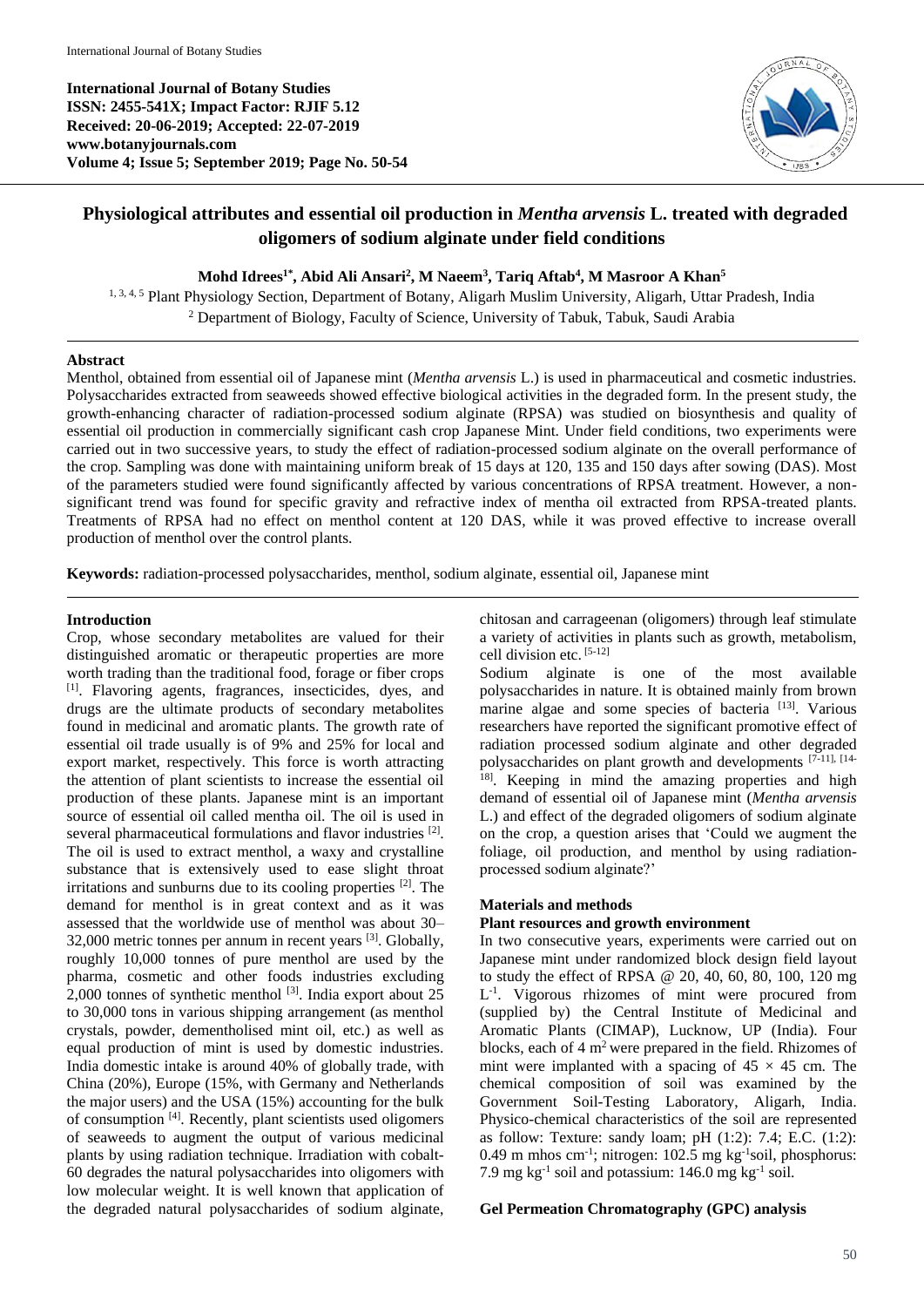Radiation Chamber (BRIT, Mumbai, India) was used to irradiate samples by 520 kGy gamma radiation doses at a dose rate of 2.4 kGy/h. Hitachi Merck HPLC/GPC system was used to carry out GPC of the samples [15]. The various concentrations of irradiated sodium alginate (ISA) were finally prepared using double distilled water as spray treatments.

# **Growth and physiological parameters**

The crop was assessed on the basis of physiological and yield characters at 120, 135 and 150 DAS. Five replicates of each treatment were analyzed. Chlorophyll and carotenoid contents were determined by the method of Lichtenthaler and Buschmann [19] using a spectrophotometer (Shimadzu UV-1700, Tokyo, Japan). Carbonic anhydrase (CA) activity (EC 4.2.1.1) was estimated by the method of Dwivedi and Randhawa  $^{[20]}$ . Nitrate reductase (NR) activity (EC 1.6.6.1) was assessed by the method of Jaworski<sup>[21]</sup>. Contents of nitrogen (N), phosphorus (P) and potassium (K) in leaves were measured by the Kjeldahl method on a dry weight basis. The leaf-N content was determined by the method of Novozamsky *et al.* <sup>[22]</sup>. The method of Rorison *et al.* <sup>[23]</sup> was used to determine P content in leaf digested material. Potassium content in the leaves was analyzed flamephotometrically (Model, C150, AIMIL, India).

# **Yield and quality parameters**

The extraction of essential oil from Mentha leaves was carried out by the method of Guenther  $[24]$ . Analysis of essential oil composition was done by GLC. The peaks obtained from GLC analysis compared with peaks of standard as cited by Adams<sup>[25]</sup>. The specific gravity of oil was measured by using a 'specific gravity bottle' as previously described. Refractive index of oil was estimated by the method of Jenkins and White <sup>[26]</sup>. The detailed procedure was given in the previous study.

# **Statistical analysis**

Data were statistically analyzed through SPSS-17 statistical software (SPSS Inc., Chicago, IL, USA). Means were compared using Duncan's Multiple Range Test (DMRT) at  $p \le 0.05$ .

# **Results**

Significant differences observed among the various levels of RPSA application. However, application of RPSA @ 120 mg  $L^{-1}$  did not further enhance the values of parameters; however, significant differences were observed in comparison to control. The application of RPSA had a promotive effect on physiology (Table 1). The percent increase in chlorophyll content resulted from the application of RPSA @ 100 mg  $L^{-1}$  was 19.36, 22.73 and 25.01% over water sprayed control at 120, 135 and 150 DAS, respectively. An increase of 8.48, 11.77 and 11.30% was observed for total carotenoids content in RPSA @ 100 mg L<sup>-1</sup>over the control at 120, 135 and 150 DAS, respectively. RPSA  $@$  100 mg  $L^{-1}$  significantly increased CA activity by 26.76, 28.32 and 35.02%, respectively over the control at 120, 135 and 150 DAS. RPSA @ 100 mg L<sup>-1</sup> showed a significant increase in NR activity by 28.45, 32.99 and 35.25% at 120, 135 and 150 DAS, respectively over the control (Table 1). RPSA  $@$  100 mg  $L^{-1}$  proved to be the best and enhanced leaf-N content by 15.32, 18.40 and 24.05% over control at 120, 135 and 150 DAS, respectively. The application of RPSA @ 100 mg  $L^{-1}$  recorded 12.07, 12.16 and12.12% higher values for P content per plant at 120, 135 and 150 DAS, respectively, over control. RPSA @ 100 mg L<sup>-1</sup> proved to be the optimum and enhanced leaf-K content by 8.97, 18.69 and 15.85% over control at 120, 135 and 150 DAS, respectively (Table 1).

Application of RPSA  $@$  100 mg  $L^{-1}$  enhanced essential oil content by 49.16, 54.91 and 56.52% over control at 120, 135 and 150 DAS, respectively. RPSA @ 100 mgL<sup>-1</sup> enhanced essential oil yield by 152.08, 142.66 and 151.22% at 120, 135 and 150 DAS, respectively over control (Table 2). However, the effect of RPSA on specific gravity and refractive index of essential oil was found to be nonsignificant (Table 2). All the treatments of RPSA were found insignificant for menthol content at 120 DAS (Fig. 1). However, application of RPSA on menthol yield was found effective over control.

**Table 1:** Effect of six levels of radiation-processed sodium alginate (RPSA) on physiological attributes of *M. arvensis* at 120, 135 and 150 days after planting (DAP). (Data present mean of two years; means with same letters are not significantly different)

| <b>Parameters</b>                                                 | <b>DAP</b> | Different levels of radiation-processed sodium alginate (mg $L^{-1}$ ) |                                |                                 |                                 |                                                                                           |                                                               |                                                    |  |
|-------------------------------------------------------------------|------------|------------------------------------------------------------------------|--------------------------------|---------------------------------|---------------------------------|-------------------------------------------------------------------------------------------|---------------------------------------------------------------|----------------------------------------------------|--|
|                                                                   |            | $\mathbf{0}$                                                           | 20                             | 40                              | 60                              | 80                                                                                        | <b>100</b>                                                    | <b>120</b>                                         |  |
| Total chlorophyll<br>content (mg $g^{-1}$<br>FW)                  | 120        | $1.648 \pm 0.005^e$                                                    | $1.703 \pm 0.005$ <sup>d</sup> | $1.735 \pm 0.006^{\circ}$       | $1.766 \pm 0.004$ <sup>bc</sup> | $1.871 \pm 0.008^{\circ}$ 1.967 $\pm$ 0.005 <sup>a</sup> 1.702 $\pm$ 0.006 <sup>bc</sup>  |                                                               |                                                    |  |
|                                                                   | 135        | $1.848 \pm 0.006$ <sup>e</sup>                                         | $1.909 \pm 0.007$ <sup>d</sup> | $1.956 \pm 0.005$ <sup>bc</sup> | $2.005 \pm 0.006$ <sup>bc</sup> | $2.156 \pm 0.004^{\circ}$  2.268 $\pm$ 0.005 <sup>a</sup>  1.908 $\pm$ 0.004 <sup>c</sup> |                                                               |                                                    |  |
|                                                                   | 150        | $1.787 \pm 0.005$ <sup>e</sup>                                         | $1.873 \pm 0.006$ <sup>d</sup> | $1.902 \pm 0.008$ <sup>c</sup>  | $1.966 \pm 0.005^{bc}$          | $2.046 \pm 0.008^{\circ}$ 2.234 $\pm$ 0.005 <sup>a</sup> 1.883 $\pm$ 0.005 <sup>c</sup>   |                                                               |                                                    |  |
| Total carotenoid<br>content (mg $g^{-1}$<br>FW)                   | 120        | $0.590 \pm 0.004$ <sup>d</sup>                                         | $0.593 \pm 0.002$ <sup>d</sup> | $0.607 \pm 0.004$ <sup>c</sup>  | $0.617 \pm 0.006^c$             | $0.625 \pm 0.005^{\rm b}$                                                                 | $0.640 \pm 0.008^{\text{a}} 0.631 \pm 0.005^{\text{b}}$       |                                                    |  |
|                                                                   | 135        | $0.620 \pm 0.005^{\circ}$                                              | $0.626 \pm 0.006$ <sup>d</sup> | $0.640 \pm 0.005$ <sup>c</sup>  | $0.648 \pm 0.004^b$             | $0.662 \pm 0.006^b$                                                                       | $0.693 \pm 0.007$ <sup>a</sup> $0.657 \pm 0.005$ <sup>b</sup> |                                                    |  |
|                                                                   | 150        | $0.602 \pm 0.002$ <sup>f</sup>                                         | $0.607 \pm 0.003$ <sup>e</sup> | $0.617 \pm 0.004$ <sup>d</sup>  | $0.628 \pm 0.005$ <sup>c</sup>  | $0.639 \pm 0.004$ <sup>c</sup>                                                            |                                                               | $0.658 \pm 0.006^{\circ} 10.670 \pm 0.002^{\circ}$ |  |
| CA activity<br>[µmol $(CO_2)$ kg <sup>-1</sup><br>$(FW) S^{-1}$ ] | 120        | $230.9 \pm 1.45$ <sup>f</sup>                                          | $243.2 \pm 1.25^e$             | $250.0 \pm 1.64$ <sup>d</sup>   | $256.4 \pm 2.05^{\circ}$        | $270.7 \pm 2.15^b$                                                                        | $292.7 \pm 2.31^{\circ}$                                      | $254.4 \pm 1.87^c$                                 |  |
|                                                                   | 135        | $247.3 \pm 1.35$ <sup>f</sup>                                          | $258.8 \pm 1.28^e$             | $268.2 \pm 1.65$ <sup>d</sup>   | $277.1 \pm 1.58^{\circ}$        | $309.7 \pm 2.12^{ab}$                                                                     | $317.3 \pm 2.21^{\circ}$                                      | $279.6 \pm 1.18$ °                                 |  |
|                                                                   | 150        | $191.6 \pm 1.14^{\mathrm{f}}$                                          | $195.5 \pm 1.18^e$             | $208.1 \pm 1.64$ <sup>d</sup>   | $226.8 \pm 1.72$ <sup>c</sup>   | $254.2 \pm 2.08^{ab}$                                                                     | $258.7 \pm 1.82^a$                                            | $228.7 \pm 1.38^{\circ}$                           |  |
| NR activity (nM<br>$NO2$ <sup>-1</sup> FW h <sup>-1</sup> )       | 120        | $338.5 \pm 1.85$ <sup>f</sup>                                          | $362.6 \pm 1.58$ <sup>e</sup>  | $378.8 \pm 1.72$ <sup>d</sup>   | $397.8 \pm 1.85$ °              | $414.5 \pm 1.69^b$                                                                        | $434.8 \pm 2.04^a$                                            | $378.8 \pm 1.48$ <sup>d</sup>                      |  |
|                                                                   | 135        | $411.0 \pm 1.75$ <sup>f</sup>                                          | $447.4 \pm 1.42^e$             | $462.2 \pm 1.68$ <sup>d</sup>   | $479.4 \pm 1.84^{\circ}$        | $497.9 \pm 1.71^{\rm b}$                                                                  | $546.6 \pm 2.15^{\circ}$                                      | $465.4 \pm 1.49^{\rm d}$                           |  |
|                                                                   | 150        | $352.7 \pm 1.82^{\mathrm{f}}$                                          | $389.0 \pm 1.94^e$             | $409.0 \pm 2.02$ <sup>d</sup>   | $422.1 \pm 1.51^{\circ}$        | $443.6 \pm 1.48^b$                                                                        | $477.0 \pm 1.62^{\circ}$                                      | $407.7 \pm 1.52$ <sup>d</sup>                      |  |
| Leaf N content<br>(% )                                            | 120        | $2.48 \pm 0.025^e$                                                     | $2.56 \pm 0.028$ <sup>d</sup>  | $2.57 \pm 0.031$ <sup>d</sup>   | $2.65 \pm 0.025$ <sup>c</sup>   | $2.69 \pm 0.028^b$                                                                        | $2.86 \pm 0.028$ <sup>a</sup>                                 | $2.54 \pm 0.027$ <sup>d</sup>                      |  |
|                                                                   | 135        | $2.50 \pm 0.027$ <sup>e</sup>                                          | $2.56 \pm 0.028$ <sup>d</sup>  | $2.57 \pm 0.029$ <sup>d</sup>   | $2.65 \pm 0.027^b$              | $2.69 \pm 0.028^b$                                                                        | $2.96 \pm 0.025^{\text{a}}$                                   | $2.54 \pm 0.026$ <sup>cd</sup>                     |  |
|                                                                   | 150        | $1.58 \pm 0.22^e$                                                      | $1.70 \pm 0.23$ <sup>d</sup>   | $1.74 \pm 0.24^c$               | $1.75 \pm 0.21$ <sup>c</sup>    | $1.80 \pm 0.28^b$                                                                         | $1.96 \pm 0.24$ <sup>a</sup>                                  | $1.71 \pm 0.26$ <sup>d</sup>                       |  |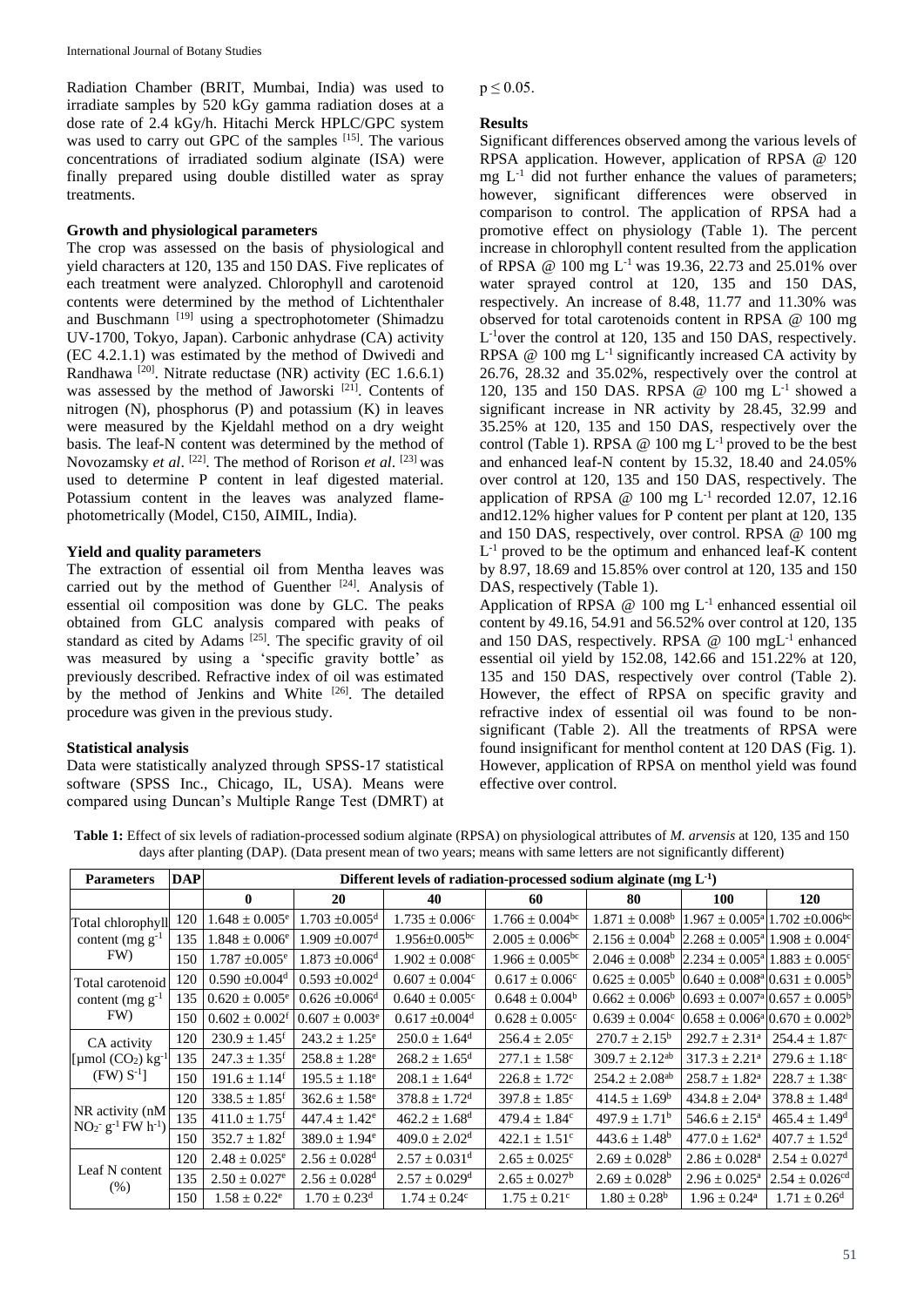| Leaf P content<br>(% ) |                                                                       | $120   0.232 \pm 0.004^{\circ}   0.235 \pm 0.005^{\circ}  $       | $0.241 + 0.003$ <sup>e</sup>  | $0.245 + 0.002d$        | $0.249 \pm 0.006^{\circ}$ $0.260 \pm 0.004^{\circ}$ $0.252 \pm 0.003^{\circ}$       |                                   |                                                       |
|------------------------|-----------------------------------------------------------------------|-------------------------------------------------------------------|-------------------------------|-------------------------|-------------------------------------------------------------------------------------|-----------------------------------|-------------------------------------------------------|
|                        | $135 \mid 0.222 + 0.005^d \mid 0.225 + 0.004^d$                       |                                                                   | $0.231 + 0.005^{\circ}$       | $0.235 + 0.004^{\circ}$ | $0.242 \pm 0.005^{ab}$ $0.249 \pm 0.004^{a}$ $0.221 \pm 0.006^{d}$                  |                                   |                                                       |
|                        |                                                                       | 150 $0.165 \pm 0.007$ <sup>e</sup> 0.168 $\pm 0.004$ <sup>d</sup> | $0.170 + 0.005^{\circ}$       | $0.173 + 0.003^{\circ}$ | $0.176 \pm 0.004^{\circ}$ $(0.185 \pm 0.004^{\circ} \cdot 0.169 \pm 0.002^{\circ})$ |                                   |                                                       |
| Leaf K content<br>(% ) | $120 \mid 2.34 + 0.013$ <sup>e</sup> $\mid 2.36 + 0.018$ <sup>d</sup> |                                                                   | $2.43 + 0.0.11$ <sup>cd</sup> | $2.47 + 0.013^c$        | $2.51 + 0.014^b$                                                                    | $2.55 + 0.013^a$ $2.45 + 0.014^c$ |                                                       |
|                        | $135 \mid 1.98 \pm 0.014$ <sup>f</sup>                                | $2.16 + 0.015^e$                                                  | $2.19 + 0.018$ <sup>de</sup>  | $2.24 + 0.017c$         | $2.28 + 0.016^b$                                                                    | $2.35 + 0.014^a$ $2.15 + 0.012^d$ |                                                       |
|                        | $150 \div 1.64 \pm 0.012$ <sup>e</sup>                                | $1.70 + 0.016$ <sup>d</sup>                                       | $1.73 + 0.012^c$              | $1.76 + 0.012^c$        | $1.79 + 0.014^b$                                                                    |                                   | $1.90 + 0.012^{\text{a}}$   $1.65 + 0.011^{\text{d}}$ |

**Table 2:** Effect of six levels of radiation-processed sodium alginate (RPSA) on essential oil production in *M. arvensis* at 120, 135 and 150 days after planting (DAP). (Data present mean of two years; means with same letters are not significantly different)

| <b>Parameters</b>                               | <b>DAP</b> | Different levels of radiation-processed sodium alginate $(mg L^{-1})$ |                                |                                 |                                                                                                                     |    |                                                               |                                |  |
|-------------------------------------------------|------------|-----------------------------------------------------------------------|--------------------------------|---------------------------------|---------------------------------------------------------------------------------------------------------------------|----|---------------------------------------------------------------|--------------------------------|--|
|                                                 |            | 0                                                                     | 20                             | 40                              | 60                                                                                                                  | 80 | 100                                                           | 120                            |  |
| Essential oil content<br>$(\% )$                | 120        | $0.657 + 0.005$                                                       | $0.703 \pm 0.004$ <sup>f</sup> | $0.773 \pm 0.006$ <sup>e</sup>  | $0.847 \pm 0.004$ <sup>d</sup> $0.960 \pm 0.004$ <sup>b</sup> $0.980 \pm 0.005$ <sup>a</sup>                        |    |                                                               | $0.887 \pm 0.006^c$            |  |
|                                                 | 135        | $0.967 + 0.006$                                                       | $1.027 \pm 0.005^e$            | $1.150 \pm 0.007$ <sup>d</sup>  | $1.253 \pm 0.005$ <sup>c</sup>                                                                                      |    | $1.473 \pm 0.005^{\circ}$ 1.498 $\pm 0.004^{\circ}$           | $1.283 \pm 0.007$ <sup>c</sup> |  |
|                                                 | 150        | $0.867 \pm 0.006$ <sup>g</sup>                                        | $0.933 \pm 0.007$ <sup>f</sup> | $1.027 + 0.008$ <sup>e</sup>    | $1.230 \pm 0.006$ <sup>c</sup>                                                                                      |    | $1.313 \pm 0.007$ <sup>b</sup> $1.357 \pm 0.005$ <sup>a</sup> | $1.213 + 0.004$ <sup>d</sup>   |  |
| Oil yield $(L/ha)$                              | 120        | $134.4 \pm 0.04$ <sup>g</sup>                                         | $169.5 \pm 0.06$ <sup>f</sup>  | $1203.5 \pm 0.08$ <sup>de</sup> | $254.6 \pm 0.05^c$                                                                                                  |    | $307.8 \pm 0.03^{\circ}$ 338.8 $\pm 0.04^{\circ}$             | $210.1 \pm 0.05^{\rm d}$       |  |
|                                                 | 135        | $1234.4 \pm 0.05$ <sup>g</sup>                                        | $279.7 \pm 0.05$ <sup>f</sup>  | $348.2 \pm 0.08^e$              | $427.7 \pm 0.06^{\circ}$                                                                                            |    | $[547.4 \pm 0.04^{\circ}]$ 568.8 $\pm$ 0.05 <sup>a</sup>      | $377.8 \pm 0.04$ <sup>d</sup>  |  |
|                                                 | 150        | $213.6 \pm 0.05$ <sup>g</sup>                                         | $261.1 \pm 0.05$ <sup>f</sup>  | $331.8 \pm 0.05^e$              | $437.4 + 0.04^{\circ}$                                                                                              |    | $505.4 + 0.05^{\circ}$ 536.6 + 0.04 <sup>a</sup>              | $363.7 \pm 0.05^{\rm d}$       |  |
| Specific gravity of<br>essential oil $(g/cm^3)$ | 120        | $0.881 + 0.001$ <sup>a</sup>                                          | $0.882 + 0.002^a$              | $0.883 + 0.003a$                | $0.882 + 0.004^a$                                                                                                   |    | $[0.884 + 0.004^a]$ $[0.889 + 0.003^a]$                       | $0.885 + 0.004^a$              |  |
|                                                 | 135        | $0.882 + 0.002^a$                                                     | $0.883 + 0.003^a$              | $0.884 + 0.004$ <sup>a</sup>    | $10.884 \pm 0.004$ <sup>a</sup> $0.885 \pm 0.005$ <sup>a</sup> $0.891 \pm 0.003$ <sup>a</sup> l                     |    |                                                               | $0.888 + 0.004^a$              |  |
|                                                 | 150        | $0.879 \pm 0.004$ <sup>a</sup>                                        | $0.881 \pm 0.005^{\text{a}}$   |                                 | $0.881\pm0.003$ <sup>a</sup> $0.882\pm0.004$ <sup>a</sup> $0.884\pm0.005$ <sup>a</sup> $0.887\pm0.004$ <sup>a</sup> |    |                                                               | $0.885 + 0.005^{\text{a}}$     |  |
| Refractive index of<br>essential oil            | 120        | $1.451 \pm 0.001$ <sup>a</sup>                                        | $1.453 + 0.002^a$              | $1.453 \pm 0.001$ <sup>a</sup>  | $1.455 \pm 0.0002^{\text{a}} 11.459 \pm 0.002^{\text{a}}$                                                           |    | $1.462 + 0.003^a$                                             | $1.458 \pm 0.001^{\text{a}}$   |  |
|                                                 | 135        | $1.456 + 0.002a$                                                      | $1.457 + 0.003a$               | $1.458 \pm 0.002^{\text{a}}$    | $1.458 \pm 0.004$ <sup>a</sup>                                                                                      |    | $1.460\pm0.004$ <sup>a</sup> 1.464 $\pm$ 0.005 <sup>a</sup>   | $1.457 + 0.004^a$              |  |
|                                                 | 150        | $1.453 \pm 0.001^{\rm a}$                                             | $1.455 + 0.002^{\text{a}}$     | $1.455 \pm 0.002^{\mathrm{a}}$  | $1.457 \pm 0.002$ <sup>a</sup>                                                                                      |    | $1.459+0.002^{\text{a}}1.461+0.002^{\text{a}}$                | $1.458 + 0.001^{\text{a}}$     |  |



**Fig 1:** GC Chromatogram showing peaks of menthol content in control plants of *M. arvensis* L.



**Fig 2:** GC Chromatogram showing peaks of menthol content in radiation-processed sodium alginate (RPSA) treated plants of *M. arvensis* L.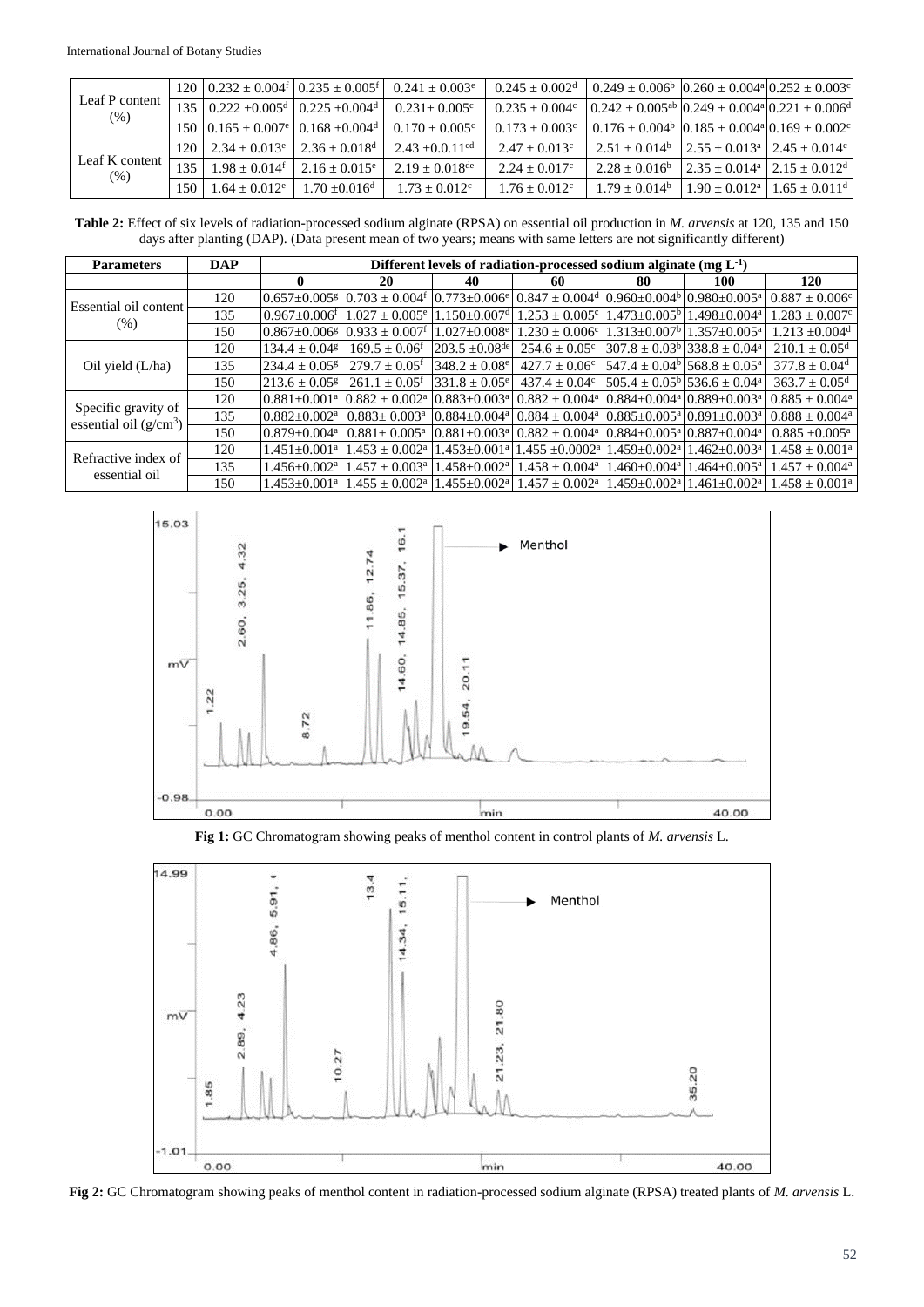### **Discussions**

The irradiation of SA by gamma rays affects the overall polymer cross-linking process. As a result, its application influences the biological properties of the plant cells [27]. In addition, various researchers have accentuated that RPSA could productively act as a plant growth promoter and also a potent enhancer of the activity of various enzymes in the plants [28]. Plant growth regulators get involved through the modification of transcription, translation and/or differential sensitivity of the tissue. In the present investigation, RPSA was used as plant growth regulator. Growth attributes of mint were favorably stimulated by the foliar application of RPSA. The promoting effect of RPSA on growth parameters was more pronounced in the field experiment in comparison to pot experiment  $^{[29]}$ . In field conditions, higher soil surface area was available which facilitated higher nutrient absorption by the roots  $[30]$ . Almost similar results were reported by various workers [8] for lemongrass, mentha, *Artemisia* and tomato seedling, respectively. It has been well established that exogenously supply of any other PGRs induce the inherent potential of the plant  $[31]$ .

Still, researchers are working to find out the exact location of receptors for RPSA, these might be present in the cell wall, cell membrane or cytoplasm. Further it might be possible that RPSA could trigger the cascading effect, by inducing enzyme(s), or secondary messenger(s)  $(L$  (+)adenosine) present on the cell membrane, on the plant metabolism and accumulation of intermediates of metabolic pathways that improved the overall performance of plant in regard to growth and production of secondary metabolites. In the present study, an enhancement in photosynthetic pigments was observed. The nitrogen content increased in the leaves of RPSA treated plants. It is well-established fact that an enhancement in N content favors the production of amino acids, proteins, and lipids that are the building blocks of chlorophylls and carotenoid content [31]. Almost similar findings were noted by Mollah *et al*. [28] , in case of red amaranth leaves. In this study, data regarding leaf analysis indicated that RPSA supports the mineral nutrients absorption and utilization by increasing membrane permeability [32]. An increment in nutrient absorption plays a structural role in the production of biomass as indicated in growth parameters of treated plants. In the present study, CA activity significantly affected by RPSA treatment indicating RPSA has a definite role in the activation of Rubisco and PEP carboxylase enzymes. Carbon fixation rate has a direct relation with the activities of carboxylase and oxygenase functions of Rubisco<sup>[30]</sup>. An increment in nitrogen uptake by RPSA enhances the concentration of nitrate that might be responsible for increased NR activity. Similar positive effect of RPSA on activities of CA and NR was reported by Aftab *et al*. <sup>[9]</sup> and Naeem *et al*. <sup>[18]</sup>.

Augmentation in the yield attributes by the application of RPSA credited to the role of RPSA in plant growth in general <sup>[28]</sup>. The promotive effect of RPSA on content and yield of essential oil might be due to its bioregulator effects on various plant processes including ion uptake, cell elongation, cell division, cell differentiation, sink/source regulation, enzymatic activities, protein synthesis and photosynthetic activity [33]. Moreover, the significant increase in the above-mentioned parameters of the RPSA treated plants might possibly culminate in the maximization of the herbage yield of the mint plant in the present study. Further, the improved herbage yield and dry matter

production might have resulted due to enhanced water and nutrient uptake from the soil, followed by smooth translocation of photosynthates and other metabolites to the sinks in RPSA-treated plants employed.

#### **Conclusions**

The optimum level of RPSA was  $100$  mg  $L^{-1}$  for physiological activities, the content of essential oil of *M. arvensis* in the present study. The overall production of essential oil of the crop may be boosted by this emerging technique in an economical way as very little quantity of the radiated material is needed. The results obtained in pot experiment <sup>[29]</sup> were comparable to those conducted in the field, confirming that the effect of RPSA application proved true under both conditions. Additionally, the effect of foliar application of RPSA on *M. arvensis* in regard to growth, yield and essential oil content has been studied for the first time in field conditions. However, the phenomenon which stimulates the processes related to promotion of plant growth still needs further investigations.

# **Acknowledgements**

The financial support by the Board of Research in Nuclear Sciences (BRNS), Bhabha Atomic Research Centre, Mumbai, India (Project No. 2007/35/5/BRNS), is gratefully acknowledged.

# **References**

- 1. Gandhi SG, Mahajan V, Bedi, YS. Changing trends in biotechnology of secondary metabolism in medicinal and aromatic plants. Planta. 2015; 241:303-317.
- 2. Kumar A, Khajuria V, Aggarwal S. Secondary metabolites of *Mentha arvensis* and their biological activities. Analyt. Chem. Lett. 2012; 2:373-400.
- 3. Kamatou GPP, Vermaak I, Viljoen AM, Lawrencec BM. Menthol A simple monoterpene with remarkable biological properties. Phytochemistry. 2013; 96:15-25.
- 4. Caige S. Mint Production: In: India Update, Product & Market Notes, Essential Oils and Oleoresins, Market insider, 2016.
- 5. Idrees M, Naeem M, Alam M, Aftab T, Hashmi N, Khan MMA. *et al*. Utilizing the gamma-irradiated sodium alginate as a plant growth promoter for enhancing the growth, physiological activities and alkaloids production in *Catharanthus roseus* L. Agric. Sci. China. 2011; 10:1213-1221.
- 6. Idrees M, Naeem M, Aftab T, Hashmi N, Khan MMA, Moinuddin Varshney L. *et al.* Promotive effect of irradiated sodium alginate on seed germination characteristics of fennel (*Foeniculum vulgare* Mill.). J. Stress Physiol. Biochem. 2012; 8:108-113.
- 7. Naeem M, Idrees M, Aftab T, Khan MMA, Moinuddin, Varshney L. *et al*. Irradiated sodium alginate improves plant growth, physiological activities and active constituents in *Mentha arvensis* L. J. Appl. Pharmaceut. Sci. 2012a; 2:28-35.
- 8. Naeem M, Idrees M, Aftab T, Khan MMA Moinuddin, Varshney L. Depolymerised carrageenan enhances physiological activities and menthol production in *Mentha arvensis* L. Carbohyd. Polym. 2012b; 87:1211- 1218.
- 9. Aftab T, Naeem M, Idrees M, Khan MMA, Moinuddin, Varshney L. Cumulative role of irradiated sodium alginate and nitrogen fertilizer on growth, biochemical